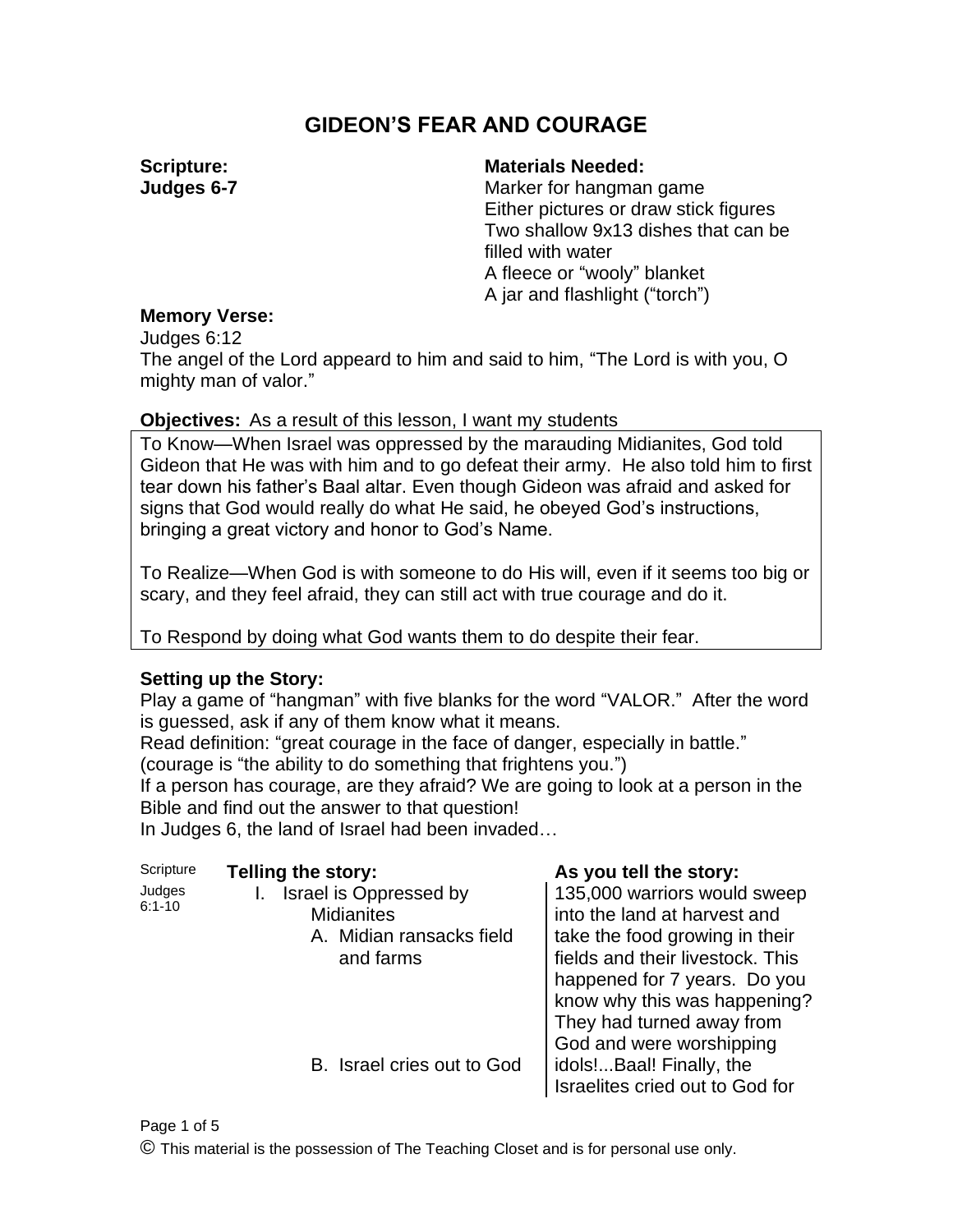|                     |  |                                                                                                                                                                                                                                                                                                                  | help!                                                                                                                                                                                                                                                                                                                                                                                                                                                                                                      |
|---------------------|--|------------------------------------------------------------------------------------------------------------------------------------------------------------------------------------------------------------------------------------------------------------------------------------------------------------------|------------------------------------------------------------------------------------------------------------------------------------------------------------------------------------------------------------------------------------------------------------------------------------------------------------------------------------------------------------------------------------------------------------------------------------------------------------------------------------------------------------|
| Judges<br>$6:11-27$ |  | II. God Gives Gideon Instructions<br>A. "Defeat the Midianites"<br>1. Gideon is beating<br>wheat in a<br>winepress<br>2. "The Lord is with<br>you, O mighty man<br>of VALOR!"<br>3. Gideon wants God<br>to do something<br><b>GREAT</b> like he had<br>heard about<br>4. "Go deliver<br>IsraelI've sent<br>you!" | There is this man in a small<br>town and he is beating out his<br>grain in a WINEpress!<br>Normally they beat grain on<br>the hill on a threshing floor!<br>Why do you think he is hiding<br>away in a winepress and<br>threshing wheat?! (he is afraid)<br>Is he acting like a mighty man<br>of VALOR?!<br>Storytell details of story:<br>Gideon wants GOD to do<br>something great! God tells<br>Gideon to goand He will be<br>with Him!<br>Can you imagine if you were<br>Gideon and God told you to go |
|                     |  | B. Gideon's gets a sign<br>1. Asks for a sign to be<br>sure who is<br>speaking to him.<br>2. Prepares an<br>offering<br>3. Angel tells him to<br>put the offering on<br>the rock and pour<br>out the broth                                                                                                       | and fight against this HUGE<br>group of warriors! You know<br>what Gideon did?<br>He made sure it was REALLY<br>GOD who was telling him this!<br>He asks for a sign.<br>He doesn't want to know what<br>to doHe wants to be sure<br>God is going to be with him!                                                                                                                                                                                                                                           |
|                     |  | 4. Fire consumes the<br>offering and the<br>angel vanishes<br>5. Gideon builds an<br>altar: The Lord is<br>peace<br>C. God tells Gideon to get<br>rid of his father's Baal<br>altar<br>1. Tear down Baal<br>altar and Asherah<br>pole<br>2. Offer a burn offering                                                | God has some more<br>instructions for Gideon.<br>Remember why the Midianites<br>had come and God had let<br>them take over? It was<br>because His people had<br>turned away from Him and<br>were worshipping Baal.<br>So God told Gideon that<br>before He would do something<br>about Midian<br>Gideon had to do something<br>about his father's idol that<br><b>EVERYONE knew was there!</b>                                                                                                             |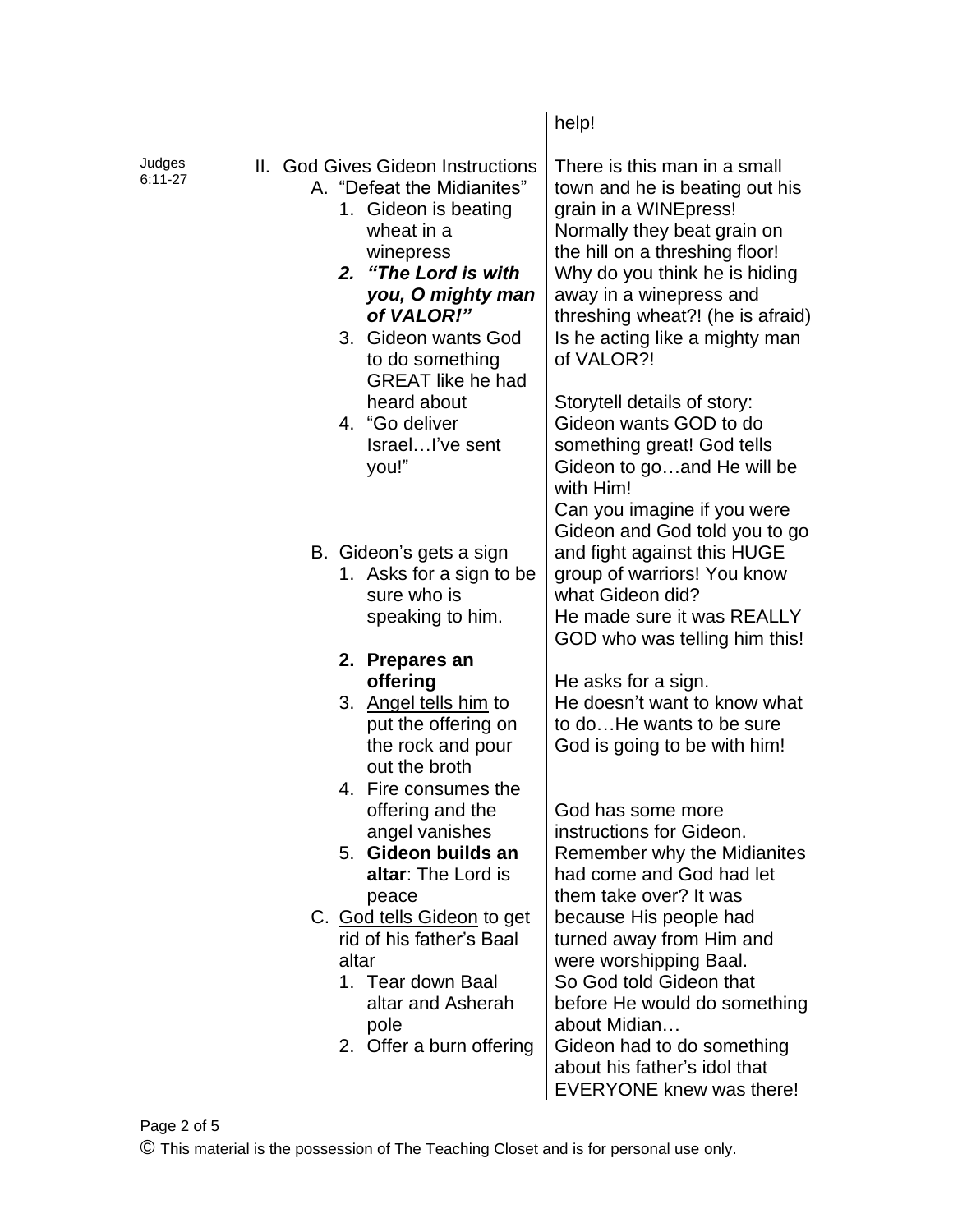| Judges<br>$6:28 - 7:8$ | III. Gideon Follows God's<br>Instructions<br>A. Tears down Baal altar<br>and offers sacrifice.<br>1. Men of city are<br>angry and want to<br>have Gideon killed.<br>2. Gideon's father<br>stands up for him:<br>"Let Baal contend<br>for himself!"                 | Storytell about Gideon going at<br>night with 10 because he was<br>too afraid to go in the day!<br>Wait a minute!<br>Does Gideon have courage?<br>But is he still afraid?! Gideon<br>is doing the RIGHT THING<br>that is pleasing to God,<br>because God told him to do it.<br>THAT is courage!                                                                                                                                                                                                  |
|------------------------|--------------------------------------------------------------------------------------------------------------------------------------------------------------------------------------------------------------------------------------------------------------------|--------------------------------------------------------------------------------------------------------------------------------------------------------------------------------------------------------------------------------------------------------------------------------------------------------------------------------------------------------------------------------------------------------------------------------------------------------------------------------------------------|
|                        | B. Gathers 32,000 to fight<br>1. Asks for a sign<br>a. Fleece<br>wet/ground dry<br>b. Fleece<br>dry/ground wet                                                                                                                                                     | Wellafter Gideon has gotten<br>rid of the Baal worship in his<br>area, guess what happens?<br>Those Midianites invade again!<br>And they set up camp!<br>And God lets Gideon know it's<br>time to gather those who are<br>willing to fight!<br>Only 32,000 showed up. That<br>wasn't very many compared to<br>the BIG Midianite camp of<br>warriors!<br>Does Gideon know what God<br>wants him to do? Yes!<br>But he wants to make sure<br>"Is this REALLY from God?!"<br>He asks God for a sign |
|                        | C. Selects best men<br>1. God says "too<br>many" because they<br>might brag<br>2. Those who are<br>afraid told to go<br>home: 22,000 leave<br>3. 9,700 kneel to drink<br>water: sent home<br>4. 300 lap like a dog:<br>stay and take<br>provisions and<br>trumpets | Show fleece (or "wooly"<br>blanket)<br>Storytell two signs.<br>Why does Gideon ask for<br>ANOTHER sign? This would<br>be really scary to do! But what<br>gives Gideon courage to do it?<br>HE KNOWS FOR SURE THAT<br><b>GOD IS WITH HIM!</b><br>Storytell. Use two shallow<br>pans and have two students<br>demonstrate-one flat on<br>stomach drinking the water<br>directly.<br>One kneeling lapping up the<br>water.                                                                          |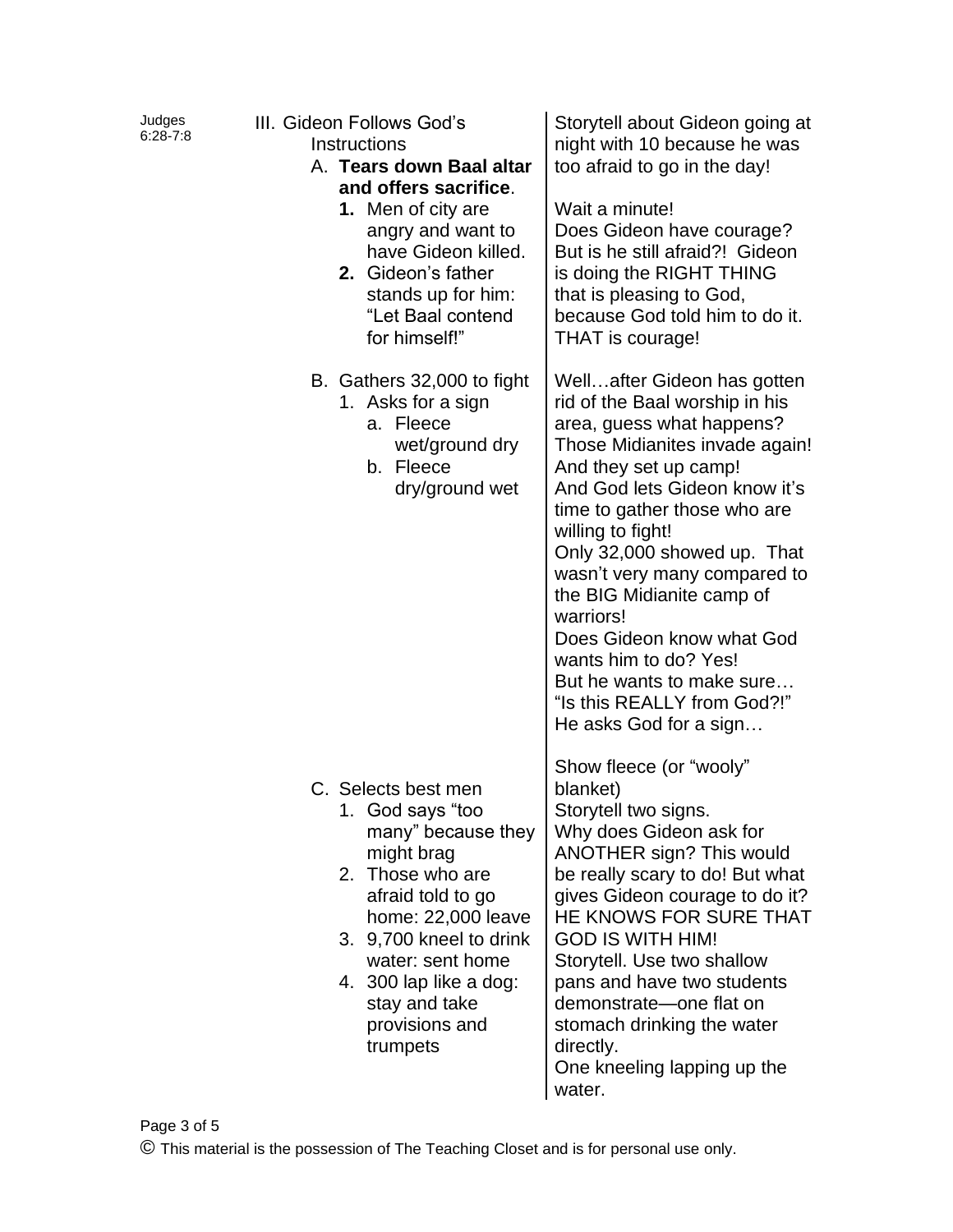| Judges<br>$7:9-25$ | IV. God Defeats the Midianites<br>A. God gives another sign:<br>dream to Midianite<br>1. He was still afraid<br>2. Takes Purah, his<br>servant with him<br>3. Hears Midianite<br>telling dream about<br>barley loaf<br>4. Other Midianite says<br>Gideon will win the<br>battle.<br>5. Gideon assures his<br>men of victory | Note: When those who were<br>afraid were sent home, I<br>wonder if Gideon felt like going<br>home?!<br>Why did God tell Gideon he<br>could go down into the camp<br>with his servant? He was<br>STILL afraid.<br>Storytellimagining creeping<br>down to edge of enemy camp.<br>Overhearing dreamer<br>recounting dream. |
|--------------------|-----------------------------------------------------------------------------------------------------------------------------------------------------------------------------------------------------------------------------------------------------------------------------------------------------------------------------|-------------------------------------------------------------------------------------------------------------------------------------------------------------------------------------------------------------------------------------------------------------------------------------------------------------------------|
|                    | B. Divides the men into 3<br>groups: each has a<br>trumpet, and a torch<br>inside an empty pitcher                                                                                                                                                                                                                          | Hold up jar and flashlight.<br>They divide into 3 companies<br>and surround the encampment                                                                                                                                                                                                                              |
|                    | C. Men blow horns and<br>smash pitchers with<br>lights and Yell: "Sword<br>for the Lord and for<br>Gideon!"                                                                                                                                                                                                                 | below.<br>When the warriors heard the<br>breaking pitchers, and saw the<br>lights and heard the trumpets,<br>they thought there was a BIG<br>army coming after them.                                                                                                                                                    |
|                    | D. Midianites RUN!                                                                                                                                                                                                                                                                                                          | They started fighting<br>themselves in the confusion                                                                                                                                                                                                                                                                    |
|                    | E. Rest of Israelites are<br>called to help pursue<br>their enemies.                                                                                                                                                                                                                                                        | and RUNNING away!                                                                                                                                                                                                                                                                                                       |

## **Concluding the Story:**

Did Gideon have courage? Was he afraid?

If Gideon had been looking only at what God wanted him to do and he had to go out and make it happen, he probably would have quit right then! What gave Gideon his courage? What made him a mighty man of Valor? The LORD WAS WITH HIM!

What are things we need to ask God to give us courage for?

(ideas…telling the truth when it would be easier to lie. Confessing a sin to our parents when they didn't know what we did. Standing up for someone that is being made fun of, when we are afraid of what others will think about us or say to us.)

Learn Memory Verse together.

Page 4 of 5 © This material is the possession of The Teaching Closet and is for personal use only.